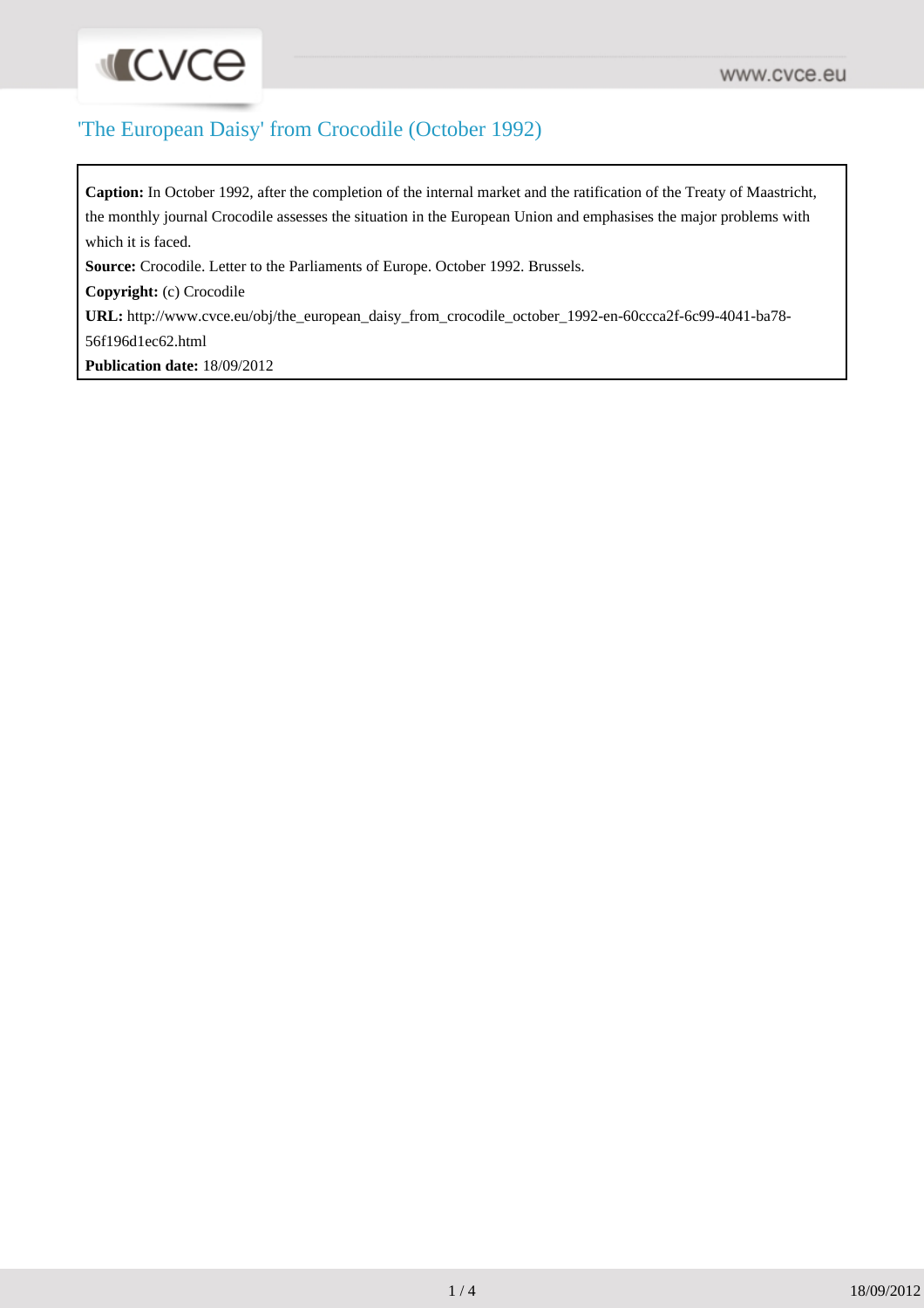## **INCVCO**

## **The European Daisy**

Once the international market completed and the Maastricht Treaty ratified, the Union will be called upon to accomplish three strategic tasks:

- It must strengthen its economic and social cohesion, which alone will allow the people in the Community to associate themselves with the future construction of Europe and take an active part in that process thus making the Union a success.

- It must be willing and able to enlarge its membership beyond the twelve Member States, which can be a positive and healthy development in the interests of both the Union and of those countries seeking to join it.

- It must be the heart and prime mover of a Europe-wide order, in which peace and security, democracy and the rule of law, individual freedom and social justice, free markets and environmental protection are fostered and supported in the whole of Europe.

There are no clear objective criteria for determining the optimum or maximum size of the Union. No one can say how many Member States it can 'cope with' without risking paralysis or regressing into a mere free trade area. It is therefore impossible to lay down the number of Member States admitting of no further enlargement of the Union. No one can gauge the maximum absorption capacity which the Union could not exceed without bringing about its destruction, but it is indisputable that a limit exists.

The Community as presently constituted or, for that matter, as it will be constituted after the Maastricht reforms, cannot encompass enlargement neither contribute to a new European order. Without further reform, enlargement to include 15 or more Member States would sooner or later spell its destruction. The choice for the Union is consequently not between 'deepening or widening', but rather between 'deepening or dissolution'.

The danger for the Union's ability to act and cohesion does not lie in the fact that new Member States would on principle be less willing than the old ones to integrate, take decisions, or become part of a Community. It lies in the rising number of states involved in decisions, since this will inevitably complicate and prolong the procedures. It lies, too, in the structure of the Union's decision-making machinery, which basically draws more heavily on intergovernmental cooperation than on democratically ordered supranationalism.

If it is true that intergovernmental cooperation on European level is watering down parliamentarism in the Community as well as in the Member States, it is also true that institutional reforms cannot and must not be taken so far that, to preserve the viability of the enlarged Union, they destroy the basic on which democratically ordered European states can form a voluntary association. The only way to reconcile the desirable objective of deepening with the necessary process of democratisation will be therefore to strengthen parliamentary codecision and make for rigorous observance of the subsidiarity principle.

The point at issue is not MP's hunger for power or presage or the retrogressive claims of national and regional sovereignty: instead, the aim has to be to lay the essential foundations for a wider Union encompassing more than twelve Member States.

Far-reaching principles of this importance should normally be laid down in a constitution for the Union to assist in the drafting process. However, the guidelines and principles to help answer the institutional questions directly related to enlargement of the Union have to be set out. This has to be done before decisions are taken on any enlargement.

It will not be sufficient to exploit to the full potentialities of closer relations with the Community offered by Art. 238 of the EC Treaty via association agreements. There should be also the possibility of association with the Union in order to allow close cooperation in such areas as e.g. the common foreign and security policy and internal policies. However, neither enlargement of nor close association with the Union can be the exclusive perspectives for all European states.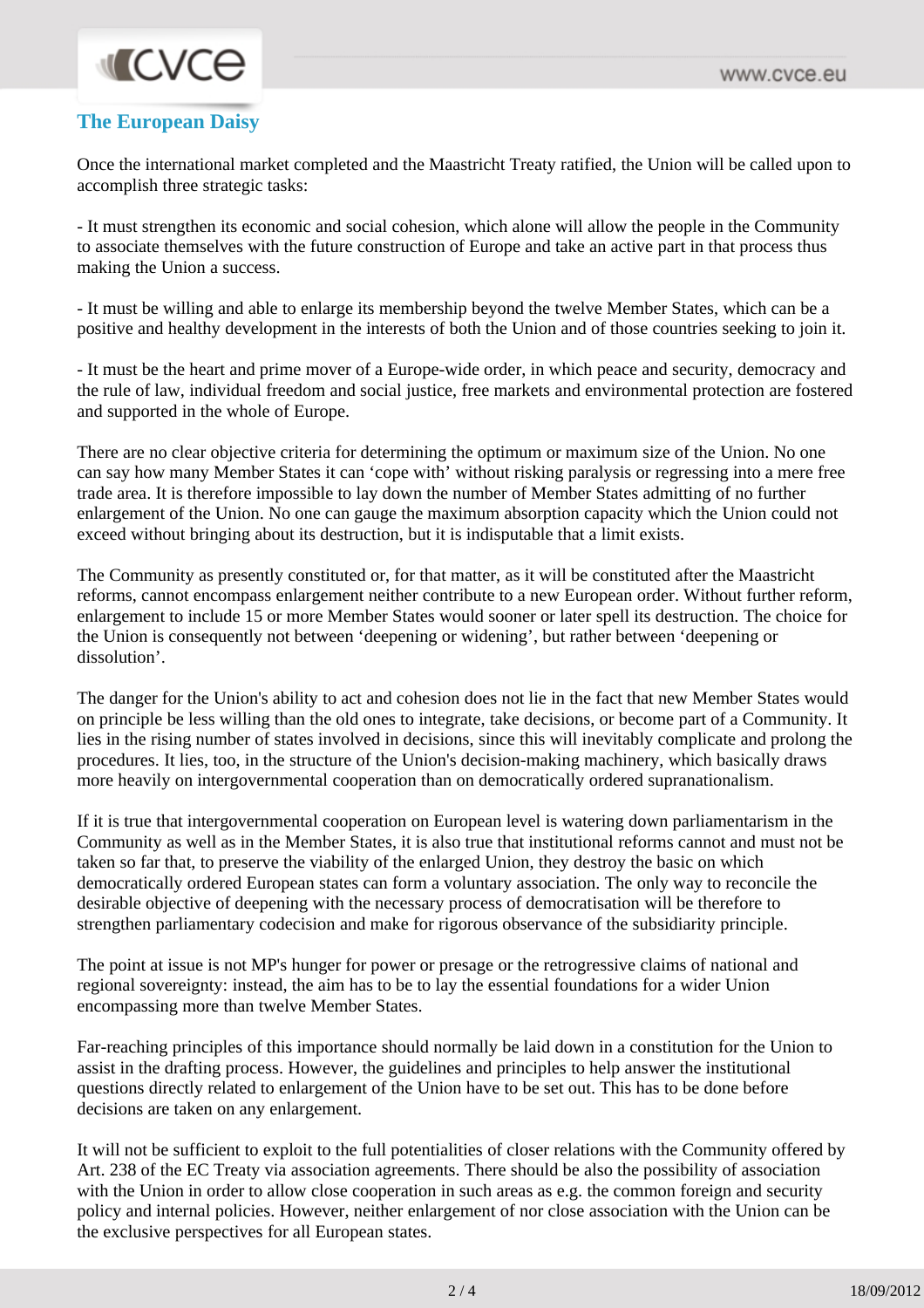## **MCVCe**

.

The new political and economic situation in Europe, as well as general economic, scientific, technological, environmental and social developments, confront not only the Union but all European nations with new problems and dangers which they will no longer be able to tackle effectively with the traditional national instruments and claims to sovereignty.

These problems force the nations of Europe to engage in cooperation which cannot be confined within the framework of the European Union, even if it is enlarged to include 15 or more Member States. The solutions require Europe-wide cooperation. Indeed it may even be necessary to go beyond the continent's boundaries.

There is therefore a need for well-organized cooperation, for example, with Russia and the other countries of the former Soviet Union, the United States and Canada as well as the countries along the southern and eastern shores of the Mediterranean. These Europe-wide structures must be less integrationist, less supranational and more flexible than the Community's, and, if necessary, must also extend beyond the frontiers of the continent.

The Union must beware of entering a cul-de-sac at the end of which the European countries will be faced with the stark choice between accession, association or exclusion. European countries (and countries which feel European) that cannot become members of the European Union, or do not wish to join, must not be excluded from European cooperation. The Union must offer these countries new forms of cooperation outside membership.

Various proposals have been made for a 'European Confederation' or a 'European-Atlantic Community from Vancouver to Vladivostok'. A large-scale organization, based on international law, embracing all the European states and those that are associated with Europe's vital interests, would severely tax the will to cooperate, the solidarity and the ability to build democratic and efficient organizational structures of the countries involved.

Cooperation and the integration of interests in Europe must be swiftly, efficiently, pragmatically and flexibly organized. The Union should therefore develop a 'system of confederal cooperation in Europe' rather than a comprehensive pan-European confederation.

A system of this type would not be a classical confederation of states. Rather, it should be a Union of organizationally independent functional 'task-oriented confederations', that is, a number of multilateral ad hoc associations for close, formalized cooperation in tackling tasks recognized as common tasks, within specific Pan-European problem areas

The resulting cooperation would be termed 'confederal', because it would be long-term in nature and institutionalized and because, as far as necessary, it would go hand in hand with the joint exercise of sovereignty by its members. They would create closer links between participants than is the case with cooperation in other international organizations, and, at the same time, permit a European 'géométrie variable' that was not detrimental to the cohesion of the Union.

Both existing and newly formed organizations can be turned into those 'task oriented confederations'. Apart from the Council of Europe and the CSCE, which have specific political missions, they can be tailored to sectorial areas, such as large-scale, cross-border environmental protection and/or cooperation in specific areas of research and development.

They could also make use of existing instruments such as EUREKA, COST, ESA or the IAEO and the future Environment Agency to this end. The European Conference of Transport Ministers could be expanded and the European Energy Charter could be further developed. But task-oriented confederations may also be of a regional character, similar to the Baltic Council or the Alpine Convention. The system must remain flexible and it must be possible jointly to tackle new tasks at any time.

In any event, all participants in the 'system of confederal cooperation in Europe' must be prepared to